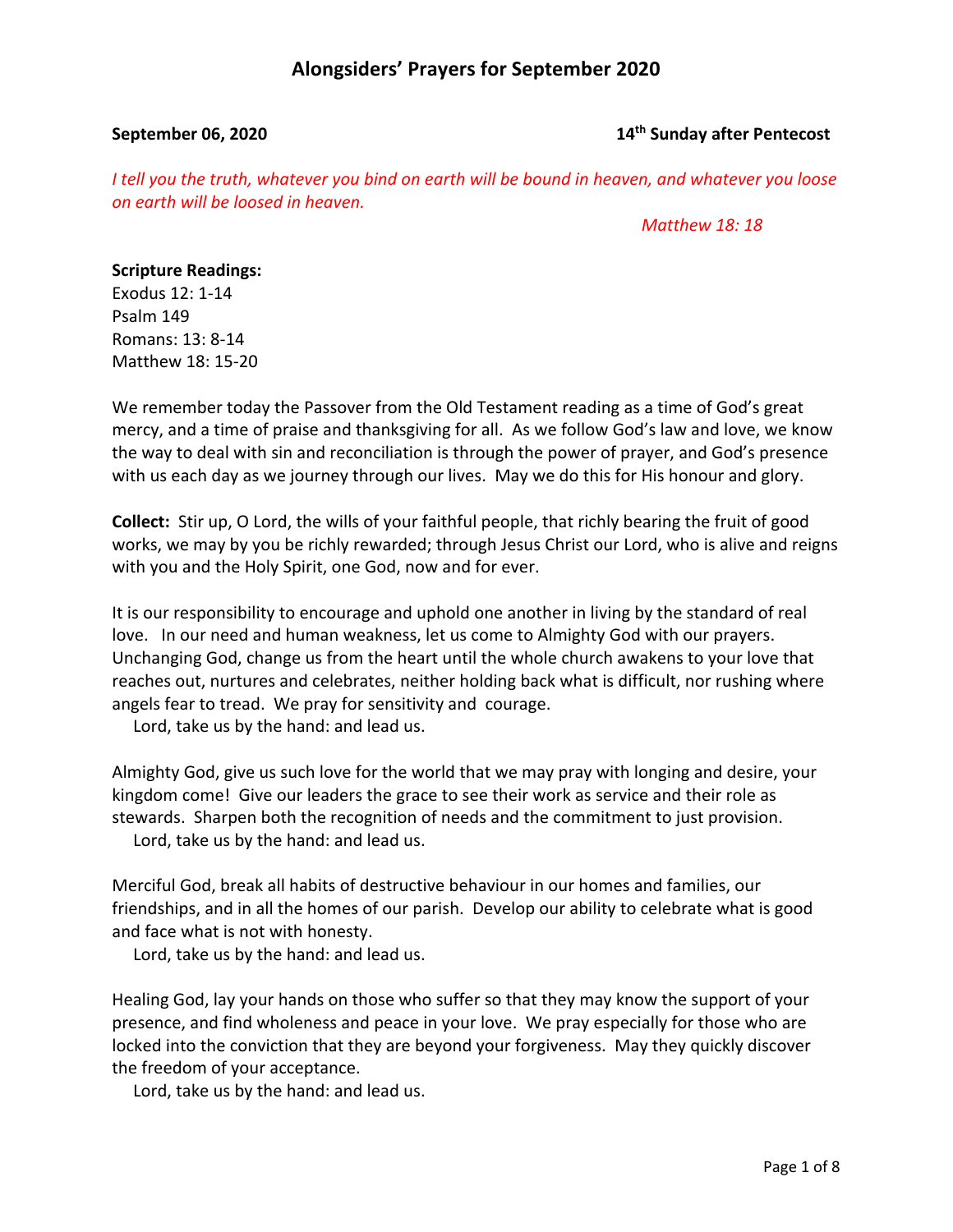Eternal God, in your unchanging love, receive all those who have died in faith that they may rejoice in you forever.

Lord, take us by the hand: and lead us.

Gracious God, we thank you for providing us with a sure hope in which we can face the worst and not be overwhelmed.

Merciful Father, accept these prayers for the sake of your Son, our Saviour Jesus Christ. Amen.

## **The Lord's Prayer**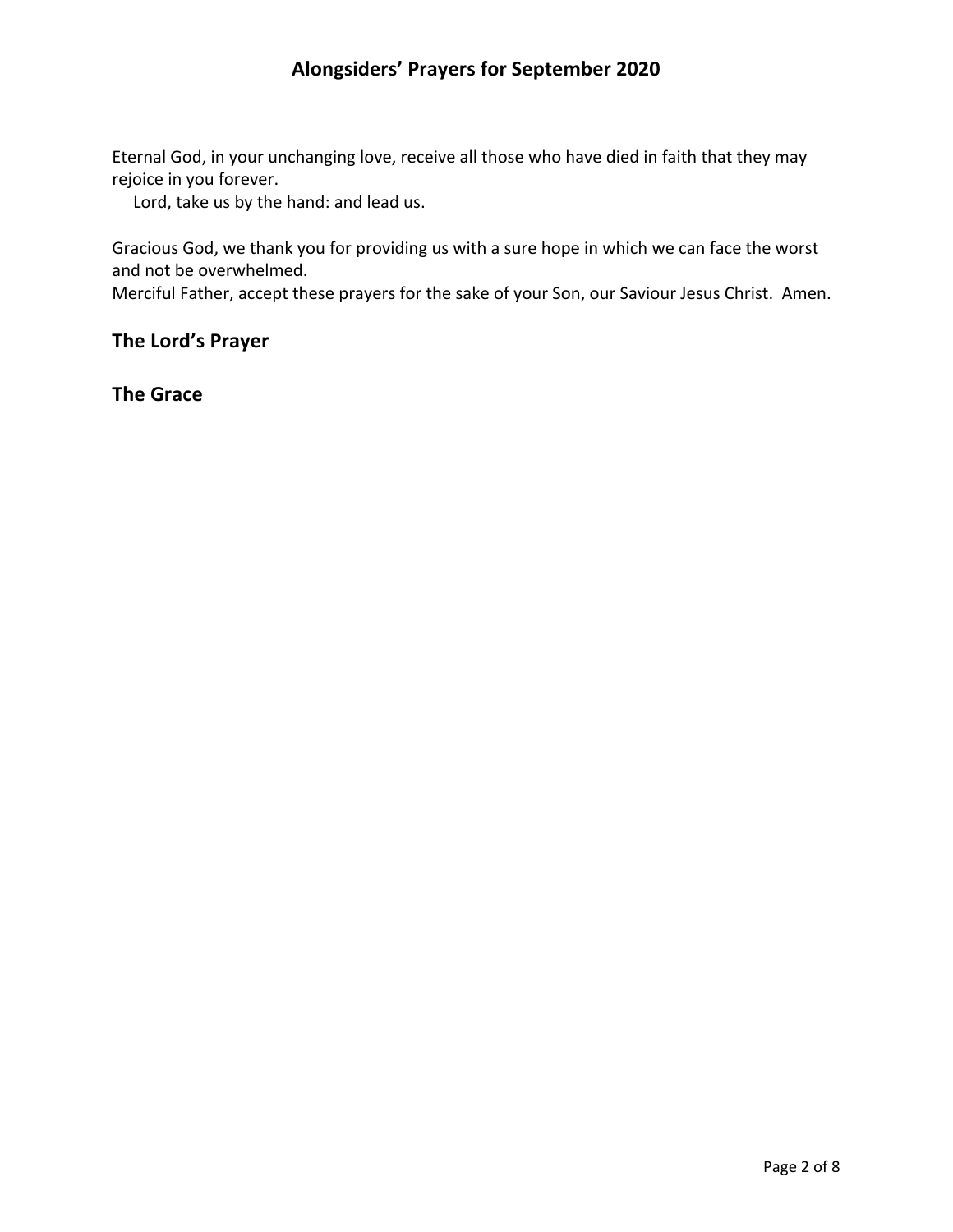## **September 13, 2020 15th Sunday after Pentecost**

*Then Peter came to Jesus and asked "Lord, how many times shall I forgive my brother when he sins against me? Up to seven times?" Jesus answered "I tell you not seven times, but seventy times seven."*

*Matthew 18: 21-22*

### **Scripture Readings:**

Exodus 14: 19-31 Psalm 114 Romans 14: 1-12 Matthew 18: 21-35

When we have trials or fall into sin, where do we put our trust? God is waiting for us to coms to Him. There is no limit to His forgiveness for our sins. Let us go into the presence of the Almighty God and trust in His amazing love and mercy, as He equips us to offer the same forgiveness to others.

**Collect:** Almighty God, you call your Church to witness that in Christ we are reconciled to you. Help us so to proclaim the good news of your love, that all who hear it may turn to you; through Jesus Christ our Lord, who lives and reigns with you and the Holy Spirit, one God, now and for ever.

Forgiving is a natural result of loving, so it is not an option for us, but a command. In the knowledge of all God has done for us, let us bring Him our concerns for the Church and for the world.

Thank you, Lord, for the love which forgives again and again, and is prepared to trust us with the care of your people, even after we have let you down again and again. Teach us to minister to one another's needs with compassion, sensitivity and discipline, so that all are affirmed and encouraged.

The Lord is full of compassion: His love lasts for ever.

Thank you, Lord, for the order and variety, simplicity and complexity of this universe. Thank you for all that humankind is able to do. May all these gifts be used wisely and well for the good of all, including those as yet unborn.

The Lord is full of compassion: His love lasts for ever.

Thank you, Lord, for what we have been forgiven, and for the opportunities we have each day to learn the joy of forgiving others. Smash through our self-righteousness, and keep us learning in humility at your feet.

The Lord is full of compassion: His love lasts for ever.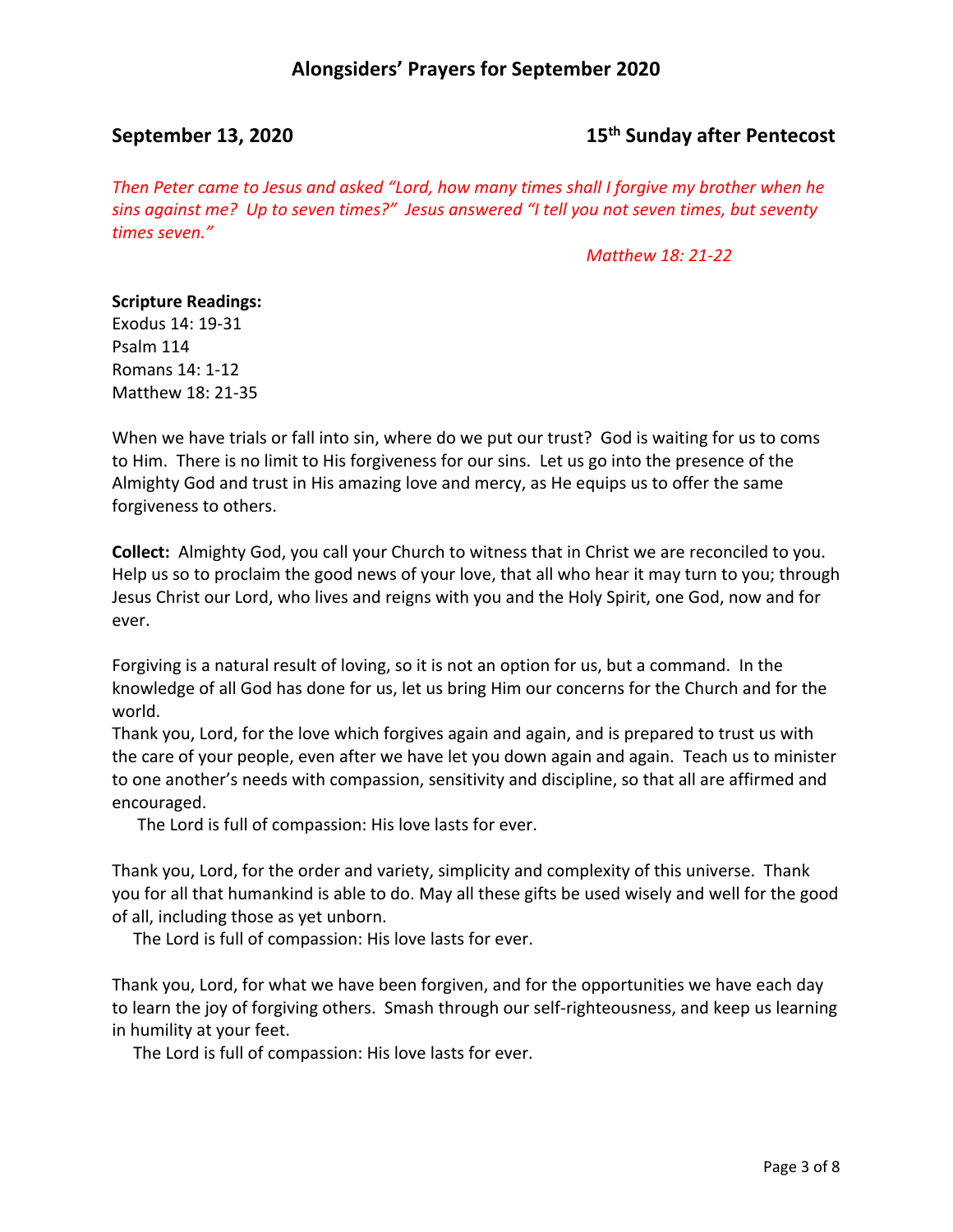Thank you, Lord, for all those who care for the sick, the unstable, the ungrateful, and the difficult. We pray for all those who are on the receiving end of hate, deceit, suspicion or abuse, and for those who cause others pain and distress of any kind. We pray for your healing and transforming.

The Lord is full of compassion: His love lasts for ever.

Thank you, Lord, for those whose living and dying has taught us much about love. Freed from their pain and restrictions of age or injury, may they enjoy for ever the life of heaven.

The Lord is full of compassion: His love lasts for ever.

Thank you, Lord, for disturbing our complacency and challenging us to move forward with you, assured of your company and your love. Merciful Father, accept these prayers for the sake of your Son, our Saviour Jesus Christ. Amen

**The Lord's Prayer**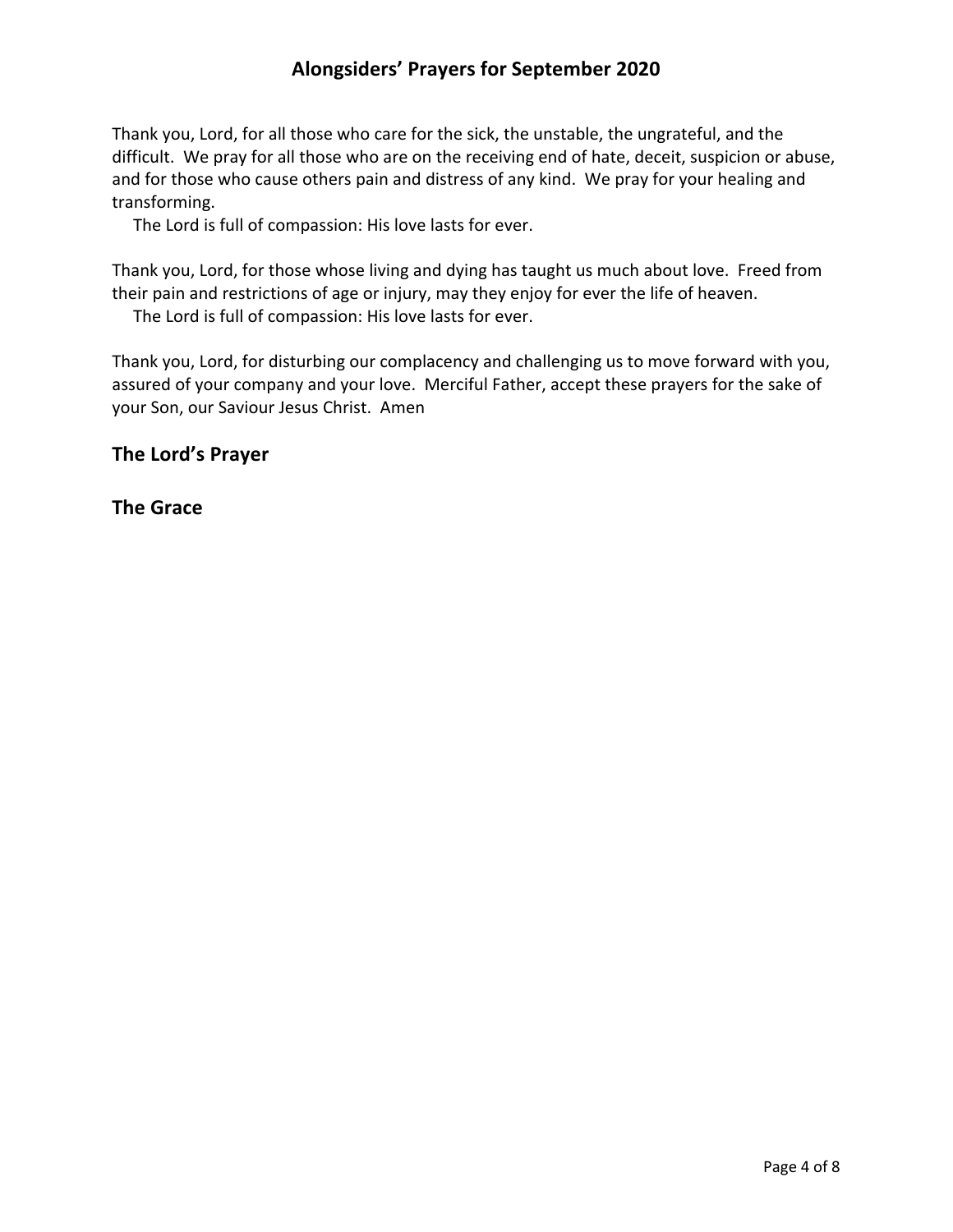# **September 20, 2020 16th Sunday after Pentecost**

*Open our hearts, O Lord, to give heed to what is said by your Son.*

### **Scripture Readings:**

Exodus 16: 2-15 Psalm 105: 1-6, 37-45 Philippians 1: 21-30 Matthew 20: 1-16

Sometimes we grumble about things, but God always helps us and shows us the way. We rejoice in His word and His presence with us. When we are close to the Lord we want to be with Him, but not until He is ready for us. We must continue to do His work here on earth, and we will be rewarded in heaven for our work on earth whether we started early or late. God treats us all equal as He told us in the parable of the vineyard in our gospel reading today.

**Collect:** Almighty God, you have created the heavens and the earth, and ourselves in your image. Teach us to discern your hand in all your works and to serve you with reverence and thanksgiving, through Jesus Christ our Lord, who is alive and reigns with you and the Holy Spirit, one God, now and for ever.

We have no right to be envious at the generosity and mercy God shows to others. Let us come with openness to express our concerns for the Church and the world to the God of compassion and gracious understanding.

Loving Father, whenever we start to get offended by your generosity or open mindedness, give us the grace to repent and join your rejoicing. Guard the Church against self- righteousness and all rules and limits which you would not own, but keep always before us the rule of love.

Not our will: but your will, Lord, be done.

Loving Father, increase in us love, not only for the victims, but for the perpetrators of evil and violence in our world, and for all governments which run on corruption and fear. We pray for a change of heart and attitude, an awakening to a better way of living, and the courage to reject wrong principles.

Not our will: but your will, Lord, be done.

Loving Father, may our closeness to family and friends make us never exclusive, shutting others out, but always inclusive, welcoming others into our lives. Encourage us in outgoing hospitality and keep us from becoming possessive with those we love. Encourage us in outgoing hospitality and keep us from becoming possessive with those we love.

Not our will: but your will, Lord, be done.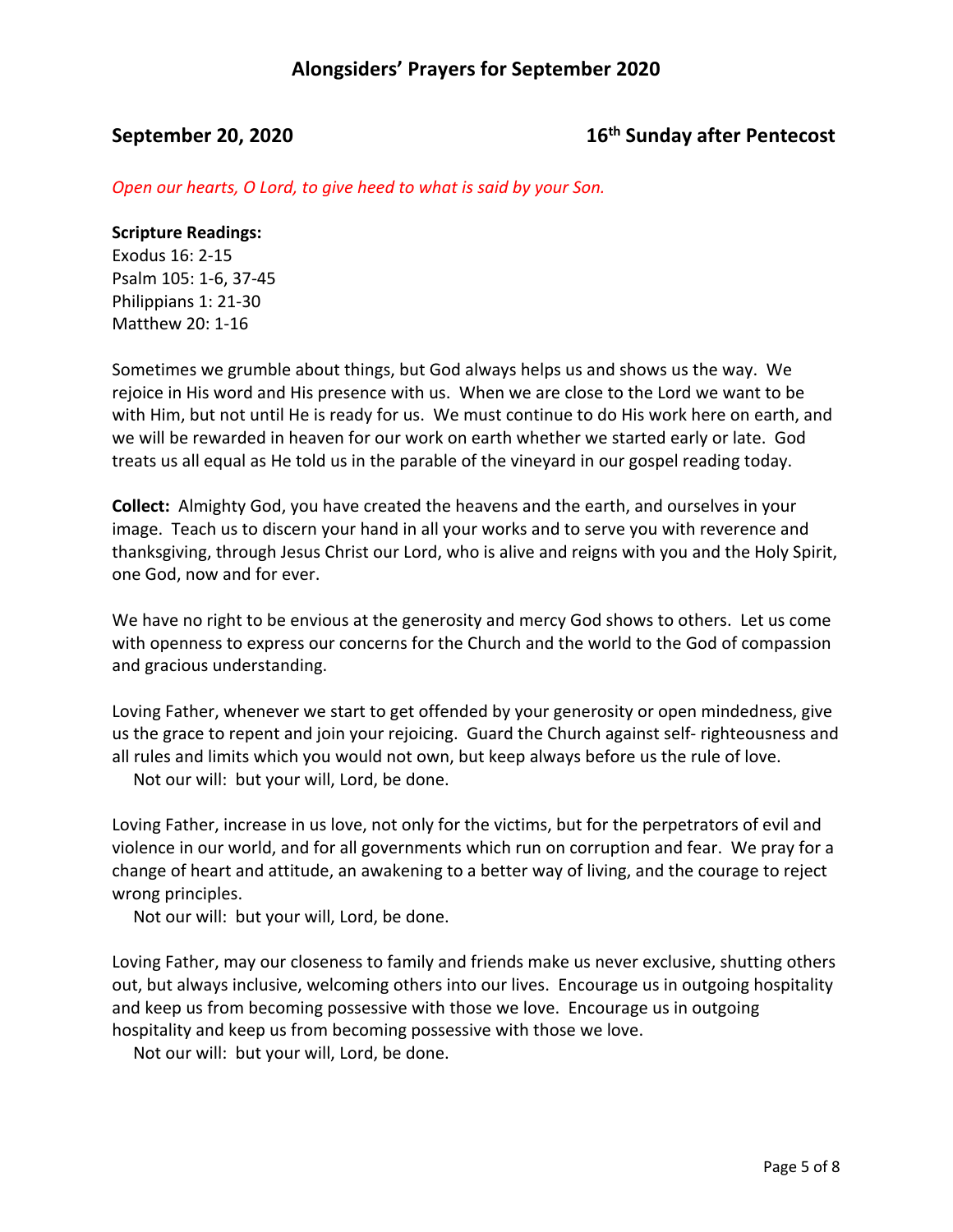Loving Father, we pray for all offenders in prison that on release, they will not re-offend, but find enough support to start a new life in the community. We pray for all who are vulnerable and unable to cope with the demands of life, for alcoholics, drug addicts, and all who are sick in mind. We pray for proper compassionate help for them.

Not our will: but your will, Lord, be done.

Loving Father, we pray for those who have died alone, un-mourned and unnoticed. We pray for those who have committed suicide or died in accidents of their own making. We commend them to your merciful love.

Not our will: but your will, Lord, be done.

Loving Father, we thank you for helping us to pray. Deepen our loving so that, as we pray through this week, we may do it with your heart of compassion. Merciful Father, accept these prayers for the sake of your Son, our Saviour Jesus Christ. Amen.

## **The Lord's Prayer**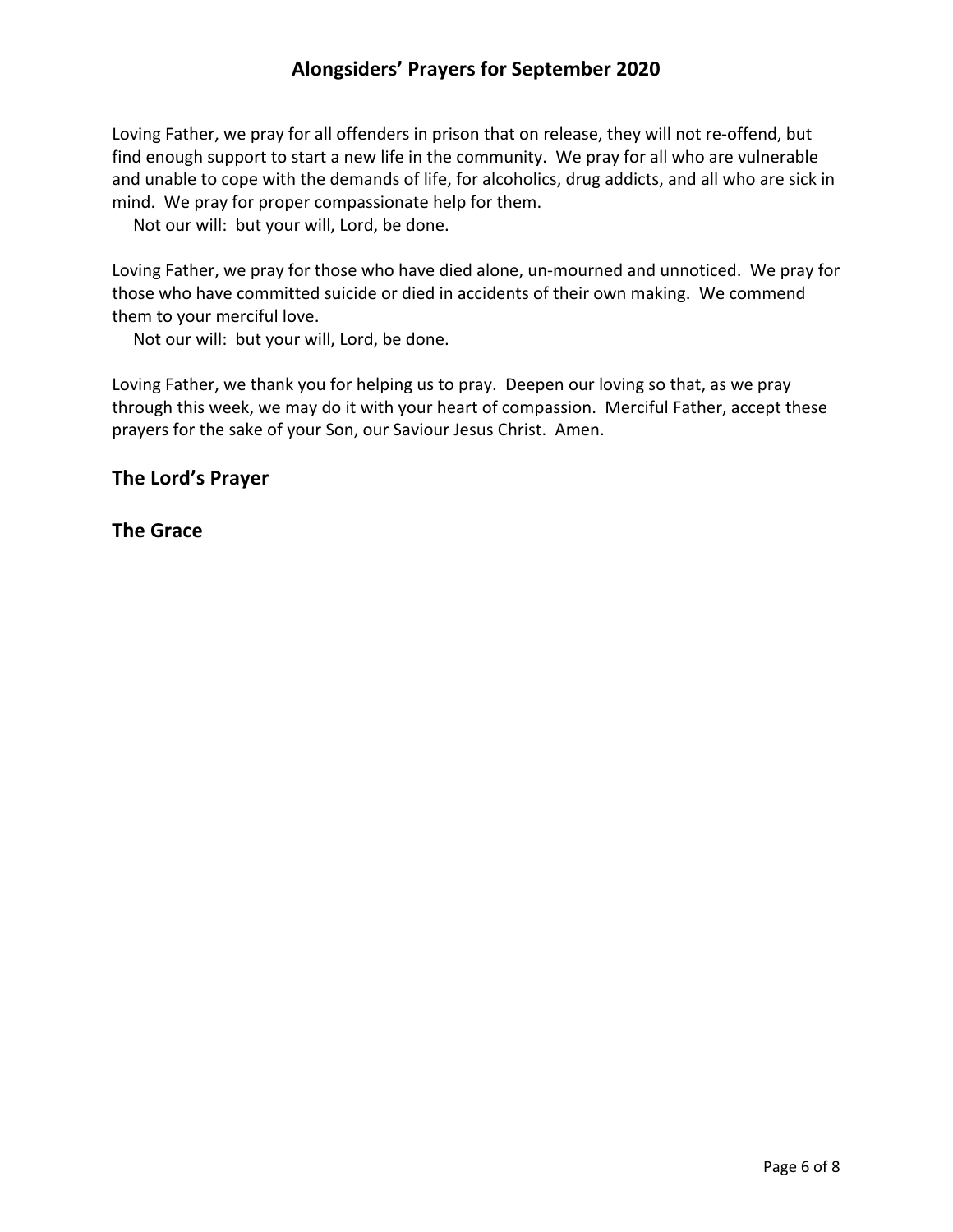## **September 27, 2020 17th Sunday after Pentecost**

*If you have any encouragement from being united with Christ, if any comfort from His love, if any fellowship with the spirit, if any tenderness and compassion, then make my joy complete by being like-minded, having the same love, being one in spirit and purpose.*

 *Philippians* 

*2: 1-2*

## **Scripture Readings:**

Exodus 17: 1-7 Psalm 78: 1-4, 12-16 Philippians 2: 1-13 Matthew 21: 23-32

Again, we find the Israelite Community complaining to Moses about no water, and Moses talking to God asking Him what to do. God, in His love and mercy, provides the water. We shall never forget, and must always tell of God's power, wonders and miracles He continues to shower upon us, unworthy as we are. It is important to recognize the glory of God in our lives today as it was back in the Old Testament. He is the God of us all, and we acknowledge Him in all we do. Praise His Holy name.

**Collect:** Grant, O merciful God, that your Church, being gathered by your Holy Spirit into one, may show forth your power among all peoples, to the glory of your name; through Jesus Christ our Lord, who lives and reigns with you and the Holy Spirit, one God, now and for ever. God longs for us to die to sin and live, but it has to be our choice, also. God has called us. As we gather in His name, let us bring Him our prayers which come from our love and concern.

Lord, we thank you for all the help and encouragement we are given from the Church, from its worship, teaching and fellowship; from its faithfulness in prayer. Bless and further all loving ministry in word and sacrament throughout the world Church; inspire us all to want your will and to do it.

O God, work in us: inspiring both will and deed.

Lord, we pray for the world where the misery and tragedy of wrong choices grieves your heart of love. Let there be wisdom and compassion in all negotiations and discussions; let there be humility in leadership and responsibility for right action shared by all.

O God, work in us: inspiring both will and deed.

Lord, we bring to you the joys and worries, the frustrations and accomplishments of this week in the lives we have met and shared. As we pray, let your light shine into all these lives for fresh directing and lasting good.

O God, work in us: inspiring both will and deed.